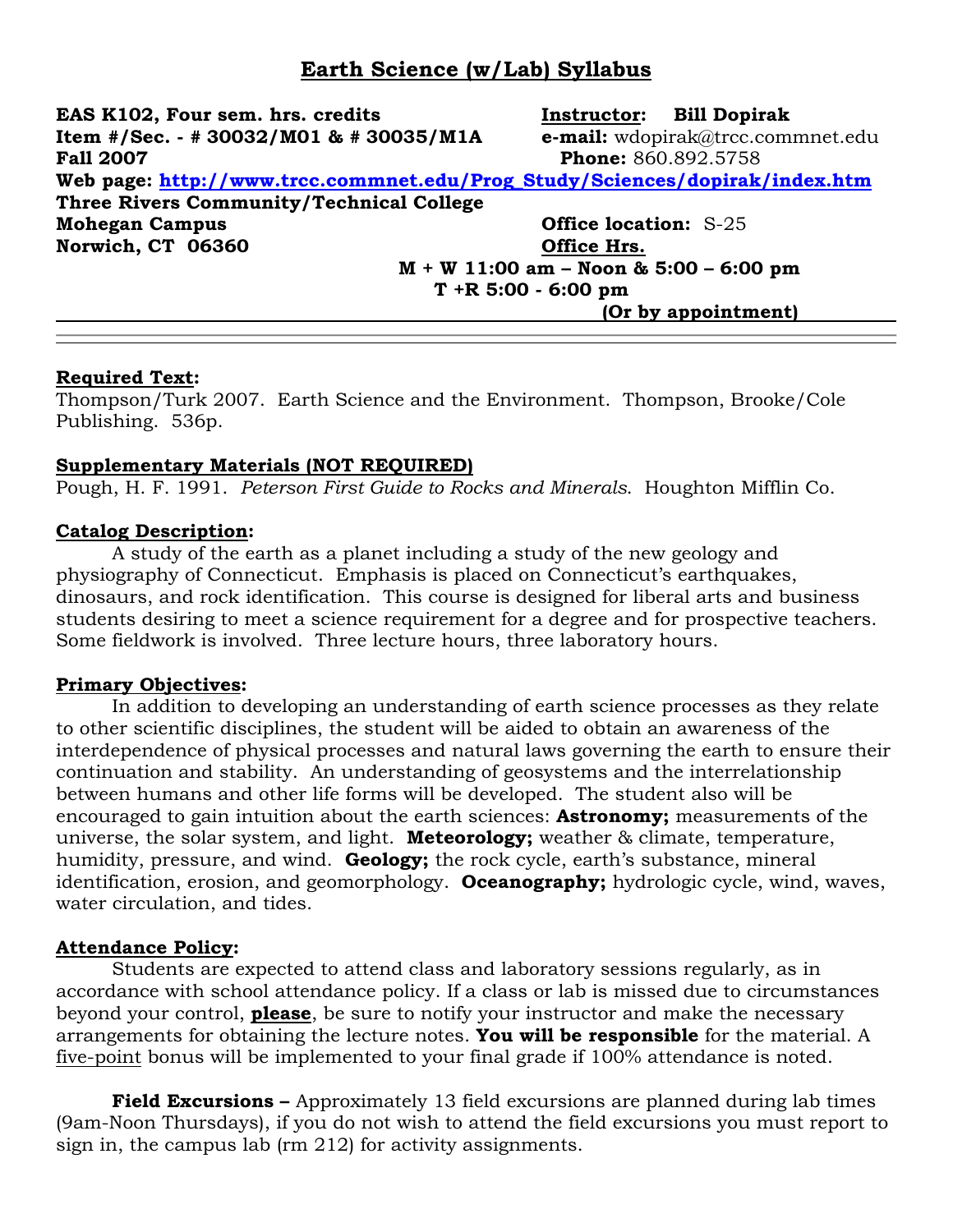#### **Grade Evaluation:**

There will be three examinations, and the final examination. Although the subject matter does tend to build on itself, the final examination is not cumulative. There will be eleven **weekly** quizzes. The lowest quiz grade will be dropped. **There will be no makeup quizzes!** Exam and quiz questions will consist of multiple choice and/or short answers. Two-laboratory practicals may also be included.

A systematic research paper on one of four **research projects** is also required:

- **1)** Astronomical Observation Project: this project includes daily-weekly observations of lunar and solar activity.
- **2)** Geologic Survey of Global Seismic & Volcanic Activity Project (via the Internet): this project incorporates the use of the 'World Wide Web' to monitor (current) global seismic and volcanic activity.
- **3)** Atmospheric Monitoring & Weather Forecasting Project (via the Internet or, newspaper): this project will include tracking storms as jet steams and fronts influence them. Collect, display, and analyze accumulated data for precipitation, temperature, dew point, and interactions between high & lowpressure systems. Predict approaching disturbances of local weather.
- **4)** A Formal 3-5-page Research Paper: Selections for your paper could be taken from a list of topics found within this syllabus or from your own interests.

More will be said pertaining to your paper/project through the semester. Oral presentations may also accompany research project.

## **\*\*\*\*Research Project Due Date (30 November 2007) \*\*\*\*\***

#### **Suggestions for the course:**

To gain a better understanding is sure to read the required reading sections **before** coming to class. Also, be prepared to participate in classroom discussions.

# **Grading:**

| Final grade will based on the following:                                 |       |
|--------------------------------------------------------------------------|-------|
| Semester Grade*-----------------------                                   | -50%  |
| Laboratory Grade <sup><math>£</math></sup> --------------------------25% |       |
| Research Project--------------------------20%                            |       |
| Class participation----------------------05%                             |       |
|                                                                          | -100% |
|                                                                          |       |

\*Semester grade = 40% Unit tests + 10% quizzes  $t$ Laboratory grade = 20% Lab practicals + 5% Lab reports

## **Final Grade:**

| $100.0 - 99.0 = A$  | $79.4 - 77.5 = C +$ |
|---------------------|---------------------|
| $98.9 - 93.5 = A$   | $77.4 - 72.5 = C$   |
| $93.4 - 90.5 = A$   | $72.4 - 69.5 = C$   |
| $90.4 - 87.5 = B +$ | $69.4 - 63.5 = D +$ |
| $87.4 - 84.5 = B$   | $63.4 - 59.5 = D$   |
| $84.4 - 79.5 = B -$ | $59.4 - 00.0 = F$   |
|                     |                     |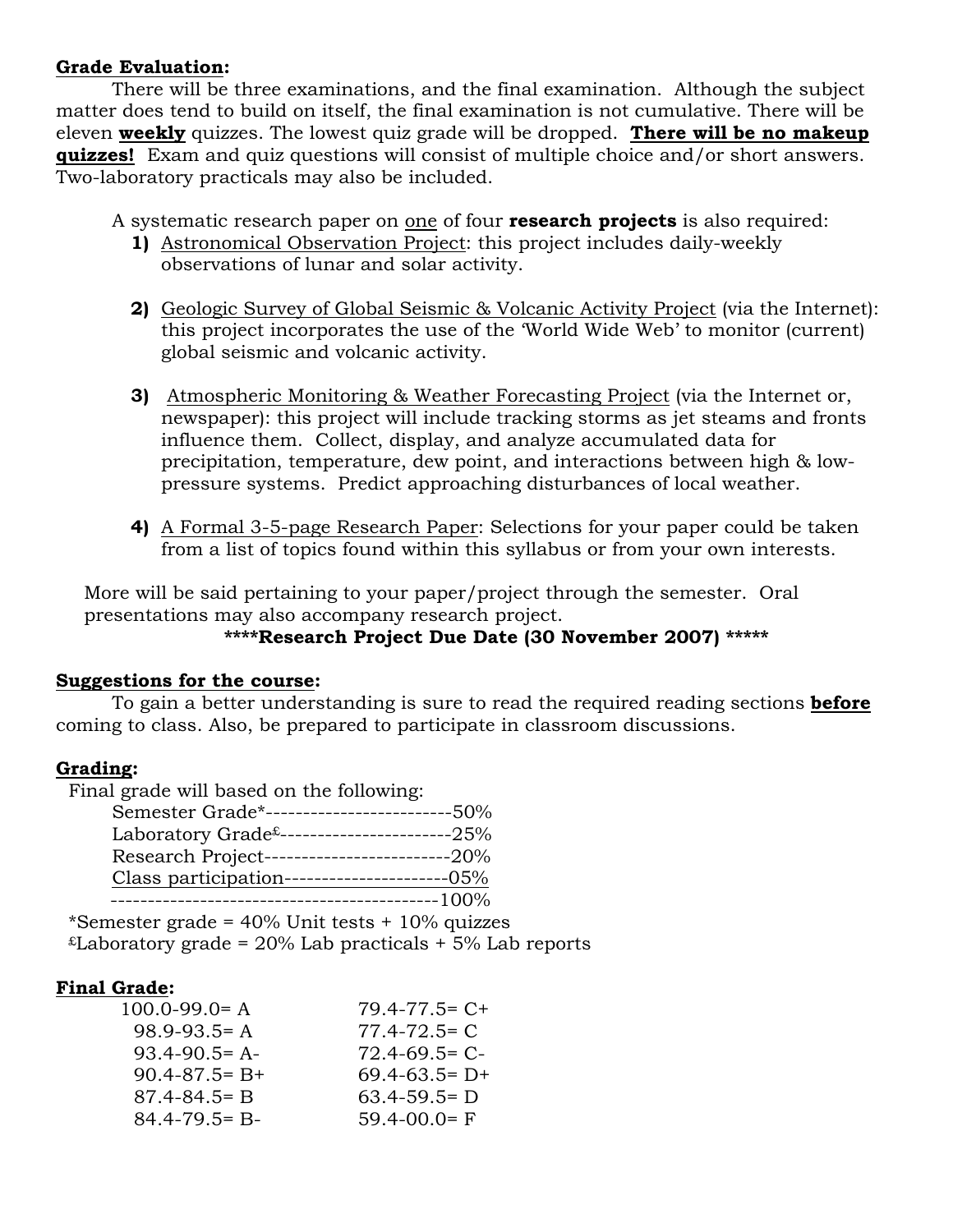#### **College Withdrawal Policy:**

A student who finds it necessary to discontinue a course once class has met must provide written notice to the registrar. Withdrawal forms are available at the Registrar's office on both campuses and the office at the Subase. Nonpunitive "W" grades are assigned to any withdrawal requested before the various unrestricted withdrawal deadline. After that period, a student wishing to withdraw must obtain **written** authorization of the instructor to receive a "W" grade on their academic record, non-punitive grade indicating termination of class participation. **The day day to withdrawal,** *EVEN WITH INSTRUCTOR SIGNATURE***.** Students who do not withdraw, but stop attending **will receive** a grade of "F" for the final grade. Students are advised that withdrawal from 50% or more of their classes will result in being placed on **Progress Probation** for the following semester Eligibility for refund of tuition is based upon date of withdrawal when received by the Registrar. **Verbal withdrawals cannot be accepted**.

#### **Disabilities Statement:**

If you have a hidden or visible disability, which may require classroom or test-taking modifications, please see me as soon as possible. If you have not already done so, please be sure to register with disability counselors by contacting Student Services Office.

#### **Academic and Classroom Misconduct:**

The instructor has the primary responsibility for control over classroom behavior and maintenance of academic integrity, and can order the temporary removal or exclusion from the classroom, and/or laboratory, of any student engaged in conduct violative of the general rules and regulation of the institution. Extended or permanent exclusion from classroom, and/or laboratory, or further disciplinary action can be effected only through appropriate college procedure. Plagiarism, cheating, or any form of academic dishonesty is **prohibited**. Students guilty of academic dishonesty directly or indirectly will receive a **zero** for an exercise or exam and may receive an **F** for the course in addition to other possible disciplinary sanctions, which maybe imposed through the regular institutional procedures. Any student that believes he or she has been erroneously accused may appeal the case through the appropriate institutional procedures if their grade was affected.

#### **Informative Earth Science Web Sites**

Hourly, local star charts: <http://www.formilab.ch/yoursky/> Compute local sidereal time: <http://tycho.usno.navy.mil/sidereal.html> Earth and moon viewer: <http://www.fourmilab.ch/earthview/vplanet.html> National earthquake information center: <http://wwwneic.cr.usgs.gov/neis/current/world.html> Global volcanic activity: <http://www.nmnh.si.edu/gvp/gvn> and [http://volcano.und.nodak.edu](http://volcano.und.nodak.edu/) SeaWiFS Project home page: <http://seawifs.gsfc.nasa.gov/SEAWIFS.html> Earth & Environmental Science: <http://info.er.gov/network/science/earth/earth.html> Rockhounds informative page: <http://www.rahul.net/infodyn/rockhounds/rockhounds.html> Windows to the universe: <http://www.windows.umich.edu/> NASA TV Home Page: <http://www.nasa.gov/ntv>

\*\*MANY MORE\*\*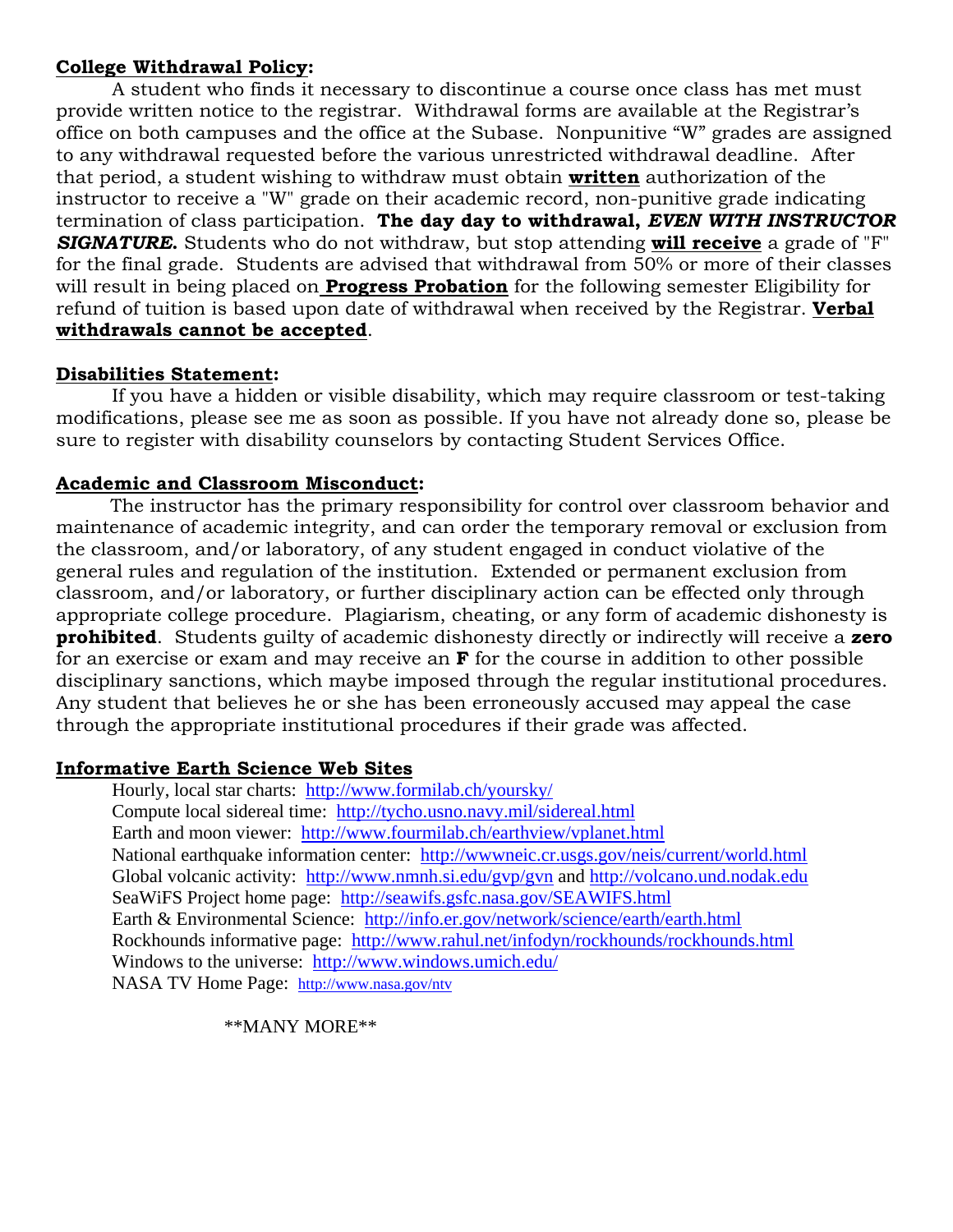## **Tentative Fall 2007 EAS K102 Laboratory Activities**

- **1)** Planetary system replication
- **2)** Earth-Moon-Sun interactions
- **3)** Astronomical observations
- **4)** Global time zones: International date line & prime meridian
- **5)** Dew point & Relative humidity: Use of a sling psychrometer
- **6)** Heat transfers: Conduction and Convection
- **7)** Mineral formation
- **8)** Mineral identification
- **9)** Rock identification
- **10)** The dynamic ocean floor
- **11)** Plate tectonics
- **12)** Effects of glaciers & morainal formation
- **13)** Expressing topography on a map
- **14)** Reading geologic maps & Integrating geological concepts
- **15)** Geologic Time Scale & Fossil lab

#### **Possible Field Excursions**

- **1)** Mystic Seaport Planetarium (Mystic, CT)
- **2)** Cochegan Rock (Montville, CT)
- **3)** Rt.#11 Road-cut (Salem, CT)
- **4)** Glacier Park (Ledyard, CT)
- **5)** Lantern Hill (North Stonington, CT)
- **6)** Bailey's Ravine (North Franklin, CT)
- **7)** Yantic Falls (Norwich, CT)
- **8)** Dinosaur Park (Rocky Hill, CT)
- **9)** Gungywamp (Groton, CT)
- **10)** Mashatucket Museum (North Stonington, CT)
- **11)** Hartman Park (Lyme, CT)
- **12)** Mamacoke Island (New London, CT)
- **13)** Devil's Den Cave (North Franklin, CT)

#### **Tentative Fall 2007 EAS K102 Lecture Schedule**

| 22                                                                          |
|-----------------------------------------------------------------------------|
| 23                                                                          |
| <b>Quiz 3-</b> Earth's atmosphere/Meteorology/Pressure systems<br>$17 - 18$ |
| $19 - 20$                                                                   |
|                                                                             |
| $2 - 3$                                                                     |
| $7 - 8$                                                                     |
| 6,9                                                                         |
| 13                                                                          |
|                                                                             |
| 15                                                                          |
| 9                                                                           |
|                                                                             |
|                                                                             |
|                                                                             |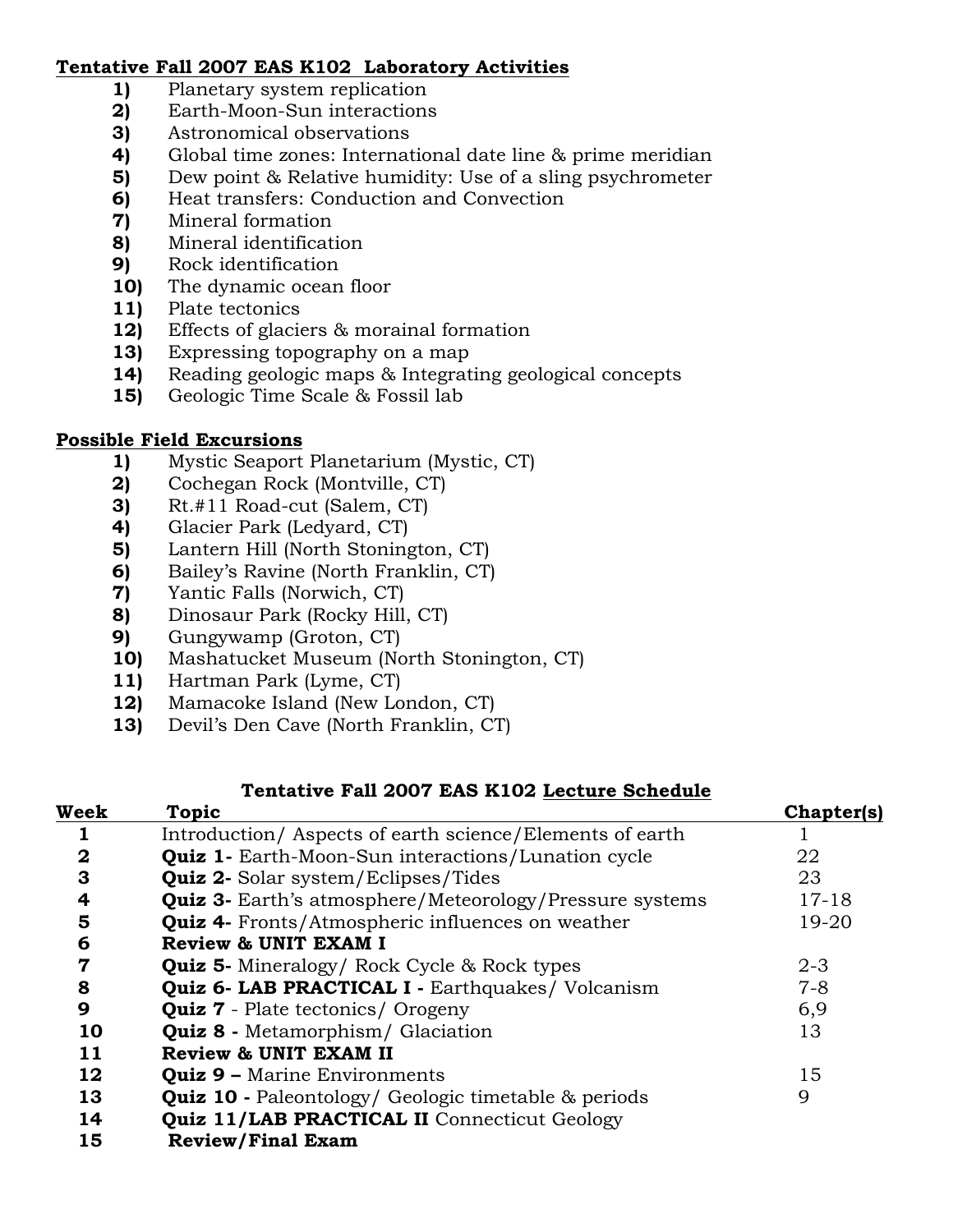#### **\*\*\*\*\*\*\*\*\*\*\*\*IMPORTANT DATES\*\*\*\*\*\*\*\*\*\*\*\***

**\*(30 November)\* Research Projects due**

**\*(13 December)\* Oral presentations**

**\*(20 December)\* Final Exam**

#### **Syllabus Revisions:**

This schedule may be subject to change as the instructor sees fit. The instructor will announce any changes in advance.

#### **Research Topic Ideas:**

- **1)** Planetary beginnings
- **2)** Cosmology
- **3)** Earth materials
- **4)** Earth's dynamic crust
- **5)** Development of earth's major features
- **6)** Time and Geology
- **7)** Air, climate and weather
- **8)** Structural Geology
- **9)** Plate tectonics
- **10)** Volcanic activity
- **11)** Hydrothermal systems
- **12)** Fault lines
- **13)** Connecticut's geology
- **14)** Connecticut's minerals
- **15)** Mineralogy
- **16)** Orogeny and mountain formation
- **17)** Earthquakes
- **18)** Earth's magnetic field
- **19)** Energy resources from the earth
- **20)** Mineral resources from the earth
- **21)** Igneous rocks
- **22)** Sedimentary rocks
- **23)** Metamorphic rocks
- **24)** The rock cycle
- **25)** Glaciation
- **26)** Geological timescale
- **27)** Weathering and erosion
- **28)** Sediments and sedimentation
- **29)** Folds and other rock deformations
- **30)** Dikes, sills, and magma
- **31)** Glacial erractics
- **32)** The hydrological cycle
- **33)** Hydrology and weather
- **34)** Aquifers
- **35)** Glacial landscapes
- **36)** Regional metamorphism
- **37)** Landscape evolution
- **38)** Interpreting the Grand Canyon sequence
- **39)** Geology of mineral deposits
- **40)** Sedimentation in the sea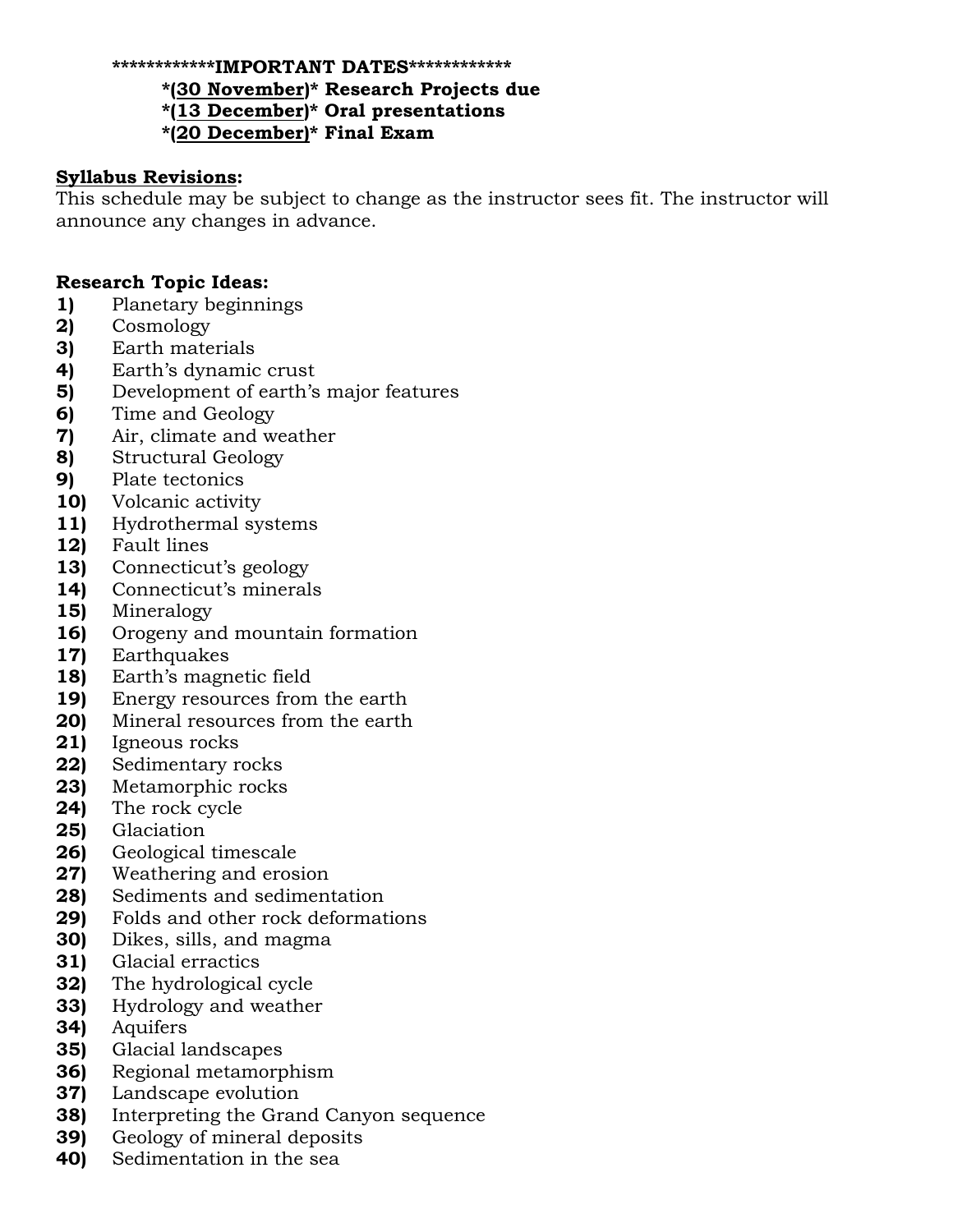# **Research Topic Ideas (cont.)**

- **41)** Earth's interior heat
- **42)** Exploring earth's interior
- **43)** Seismic waves
- **44)** Geological differences between oceans and continents
- **45)** Continental margins
- **46)** Topographic terranes of Connecticut
- **47)** Paleontology
- **48)** Fossils in Connecticut
- **49)** Dinosaur epochs
- **50)** Unraveling geological history

# **Detailed Course Objectives – EAS K102:**

- **1)** The student will develop 'critical thinking skills' through the analysis of scientific data.
- **2)** The student will be able to describe the scientific methods through examples.
- **3)** The student will be able to describe the characteristics of planet earth.
- **4)** The student will be able to identify the principle elements that make up geological formations.
- **5)** The student will demonstrate knowledge of ionic, covalent, and hydrogen bonding.
- **6)** The student will demonstrate knowledge of lunar & solar eclipses, as well as, total, partial, & angular forms of eclipses.
- **7)** The student will be able to identify igneous, metamorphic, & sedimentary rocks.
- **8)** The student will be demonstrating knowledge of the rock cycle.
- **9)** The student will demonstrate knowledge of plate tectonics.
- **10)** The student will be able to list the various geological time scales.
- **11)** The student will be able to explain the difference between particle sorting.
- **12)** The student will be able to identify minerals.
- **13)** The student will demonstrate knowledge of the various earth sciences.
- **14)** The student will demonstrate knowledge of the processes involved in the earth's formation.
- **15)** The student will provide and overall perspective of the earth as part of the universe.
- **16)** The student will be able define energy and state the laws of energy conservation.
- **17)** The student will be able to explain geomagnetic processes.
- **18)** The student will be able to define the term's geomorphism & topography.
- **19)** The student will be able to define the term's paleontology & glaciation.
- **20)** The student will to demonstrate knowledge of chemical composition of the earth's crust.
- **21)** The student will be able to explain the role of earthquakes & volcanoes.
- **22)** The student will be able to understand the relationship between humans & their planet.
- **23)** The student will demonstrate knowledge of the geological succession.
- **24)** The student will demonstrate knowledge of the various earth science interactions.
- **25)** The student will be able to discuss some common theories pertaining to the origin of the earth and our solar system.
- **26)** The student will demonstrate knowledge of modern mapping techniques.
- **27)** The student will demonstrate knowledge of hydrothermal vent systems.
- **28)** The student will be able to illustrate the immensity of the solar system.
- **29)** The student will be able to list the types of bodies found in the solar system.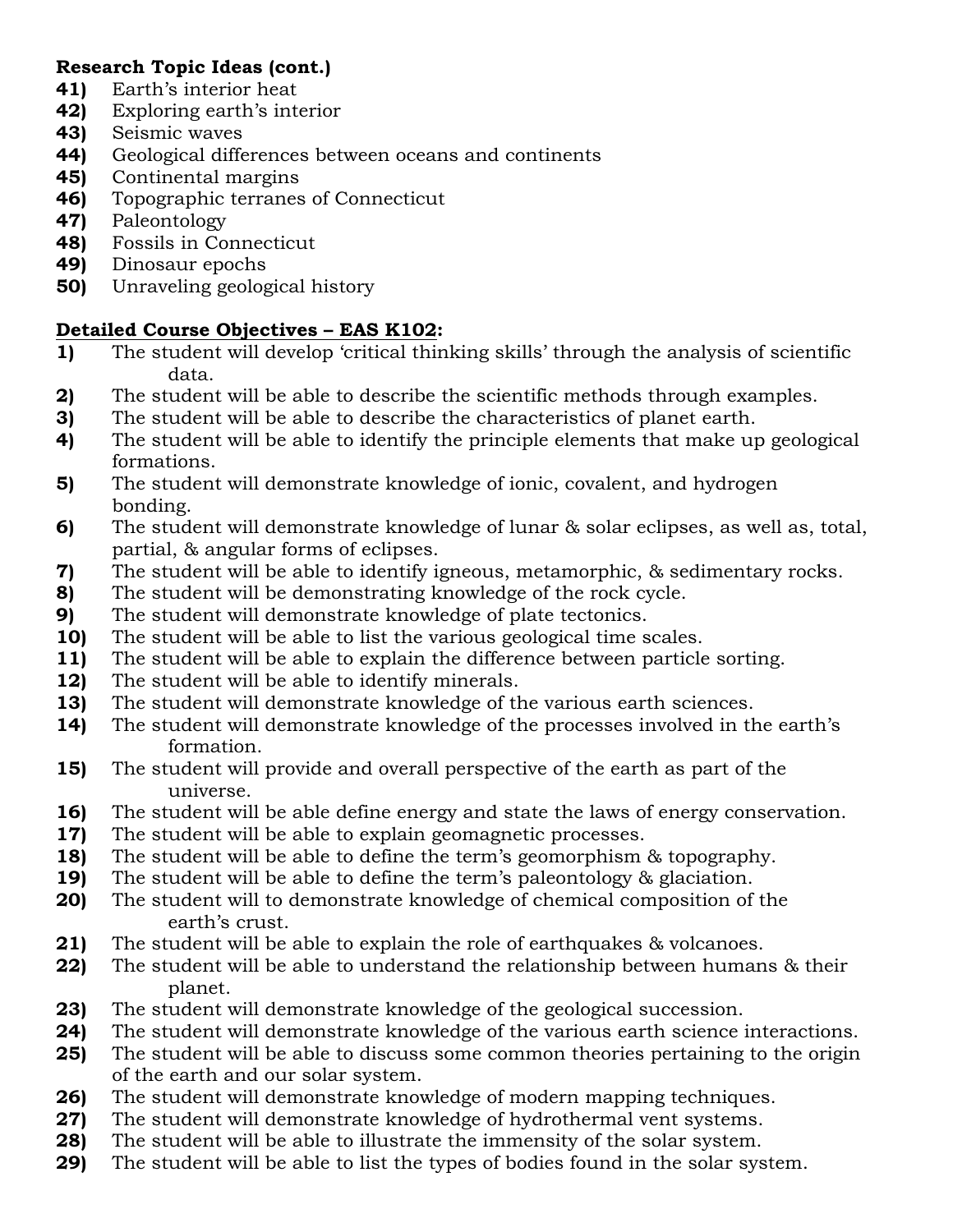# **Detailed Course Objectives – EAS K102 (cont.)**

- **30)** The student will demonstrate knowledge of meteorology.
- **31)** The student will be able to construct and read weather maps.
- **32)** The student will demonstrate knowledge of pressure systems and weather fronts.
- **33)** The student will be able to define convection and conduction and apply the two to winds and heat exchange.
- **34)** The student will be familiar with cloud types and able to recognize basic types.
- **35)** The student will gain working knowledge of relative humidity and dew point values.

# **Detailed Course Outline – EAS K102**

# **I Introduction**

## **A) Aspects of earth science**

- **1.** Astronomy
- **2.** Meteorology
- **3.** Oceanography
- **4.** Geology

# **B) Elements of earth**

- **1.** Atoms
	- **a)** Atomic number & mass
	- **b)** Behavior of electrons
	- **c)** Energy & stability of atoms
		- **1)** Ions
		- **2)** Isotopes
- **2.** Matter
	- **a)** Phases of matter
	- **b)** Influencing factors
		- **1)** Temperature
		- **2)** Pressure

## **C) Properties of earth**

- **1.** Age of earth
- **2.** Age of universe
- **3.** Hydrosphere
- **4.** Biosphere

## **II Astronomy**

## **A) Planetary system**

- **1.** Solar system
	- **a)** four inner terrestrial planets
	- **b)** four outer gaseous planets
	- **c)** one smallest, furthest planet
	- **2.** Electromagnetic radiation
	- **3.** Solar day
	- **4.** Sidereal time
	- **5.** Lunar day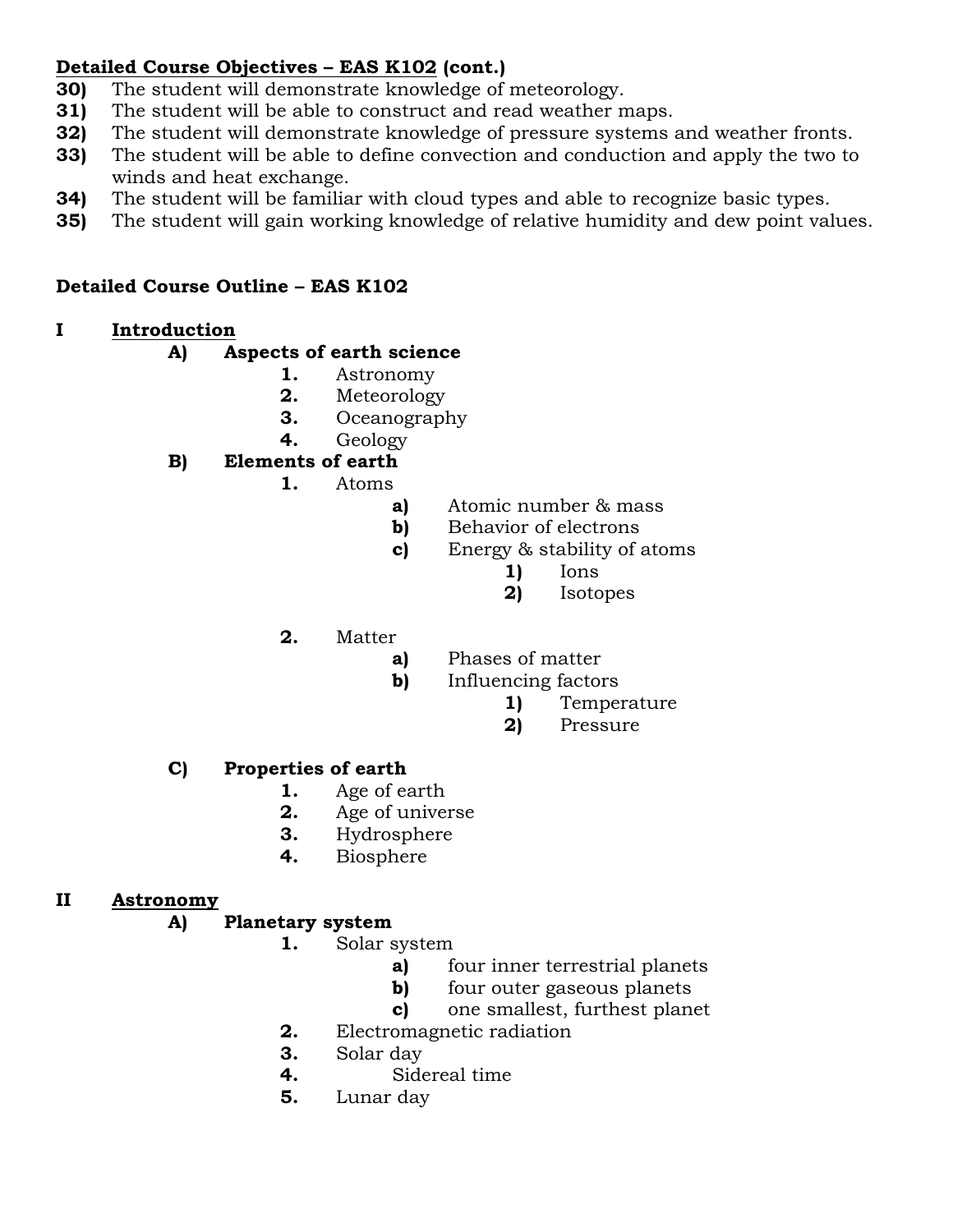**II Astronomy (cont.)**

### **B) Planetary motion**

- **1.** Rotation
- **2.** Revolution
- **3.** Galactic rotation
- **4.** Eccentricity
- **5.** Aphelion
- **6.** Perihelion
- **7.** Precession
- **8.** Inclination
	- **a)** seasonal fluctuations
		- **1)** solstices
		- **2)** equinoxes

## **C) Earth – Moon system**

- **1.** Leading theories of origin of moon
- **2.** Phases of moon
	- **a)** new moon
	- **b)** waxing crescent
	- **c)** first quarter
	- **d)** waxing gibbous
	- **e)** full moon
	- **f)** waning gibbous
	- **g)** third quarter
	- **h)** waning crescent
- **3.** Tides
- **a)** Spring tides
- **b)** Neap tides
- **c)** Apogee
- **d)** Perigee
- **D) Eclipses**
	- **1.** Ecliptical seasons
		- **a)** umbra
		- **b)** penumbra
	- **2.** Solar eclipses
	- **3.** Lunar eclipses
		- **a)** Lunar nodes
	- **4.** Partial
	- **5.** Total
	- **6.** Angular

## **E) Earth's atmosphere**

- **1.** Troposphere
- **2.** Stratosphere
	- **a)** Ozone layer
- **3.** Mesosphere
- **4.** Thermosphere
	- **a)** Ionosphere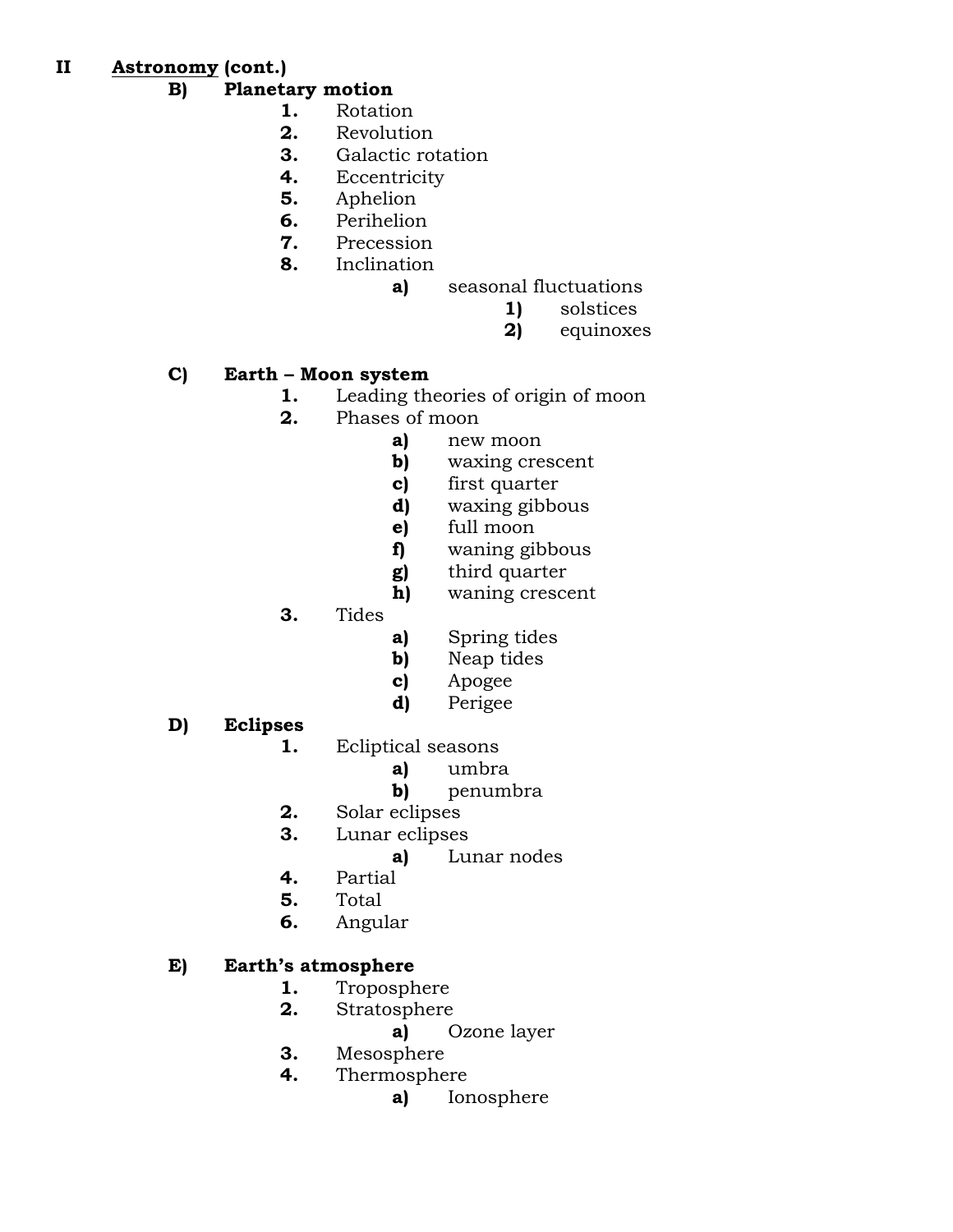## **III Meteorology**

- **A) Climatology**
	- **1.** Biomes

# **B) Weather influences**

- **1.** Sun
- **2.** Ocean
- **3.** Topography
- **4.** Rotation & revolution of earth
- **5.** Climate

# **C) Air masses & Air pressure**

- **1.** High pressure systems
- **2.** Low pressure systems
- **3.** Wind
- **4.** Jet Streams
- **5.** Cloud formations
	- **a)** Condensation nuclei
	- **b)** Water vapor
	- **c)** Low atmospheric pressure
	- **d)** Three basic cloud forms
		- **1)** Cirrus
		- **2)** Strata
		- **3)** Cumulus
	- **e)** Four families of clouds
		- **1)** Development
		- **2)** Height

# **D) Air masses & Fronts**

- **1.** Aspects of air masses
	- **a)** Saturation value
	- **b)** Absolute Humidity
	- **c)** Relative Humidity
	- **d)** Dew Point
- **2.** Fronts & Cloud formation
	- **a)** Warm front
	- **b)** Cold front
	- **c)** Stationary front
	- **d)** Occluded fronts
- **E) Weather Mapping**
- **F) Weather Symbols**
- **G) Weather Forecasting**
- **IV Geology**
	- **A) Divisions of solid earth**
	- **B) Earth's crustal composition**
		- **1.** Oceanic crust
		- **2.** Continental crust
	- **C) Mineralogy** 
		- **1.** Crystal & crystallization
			- **2.** Physical properties of minerals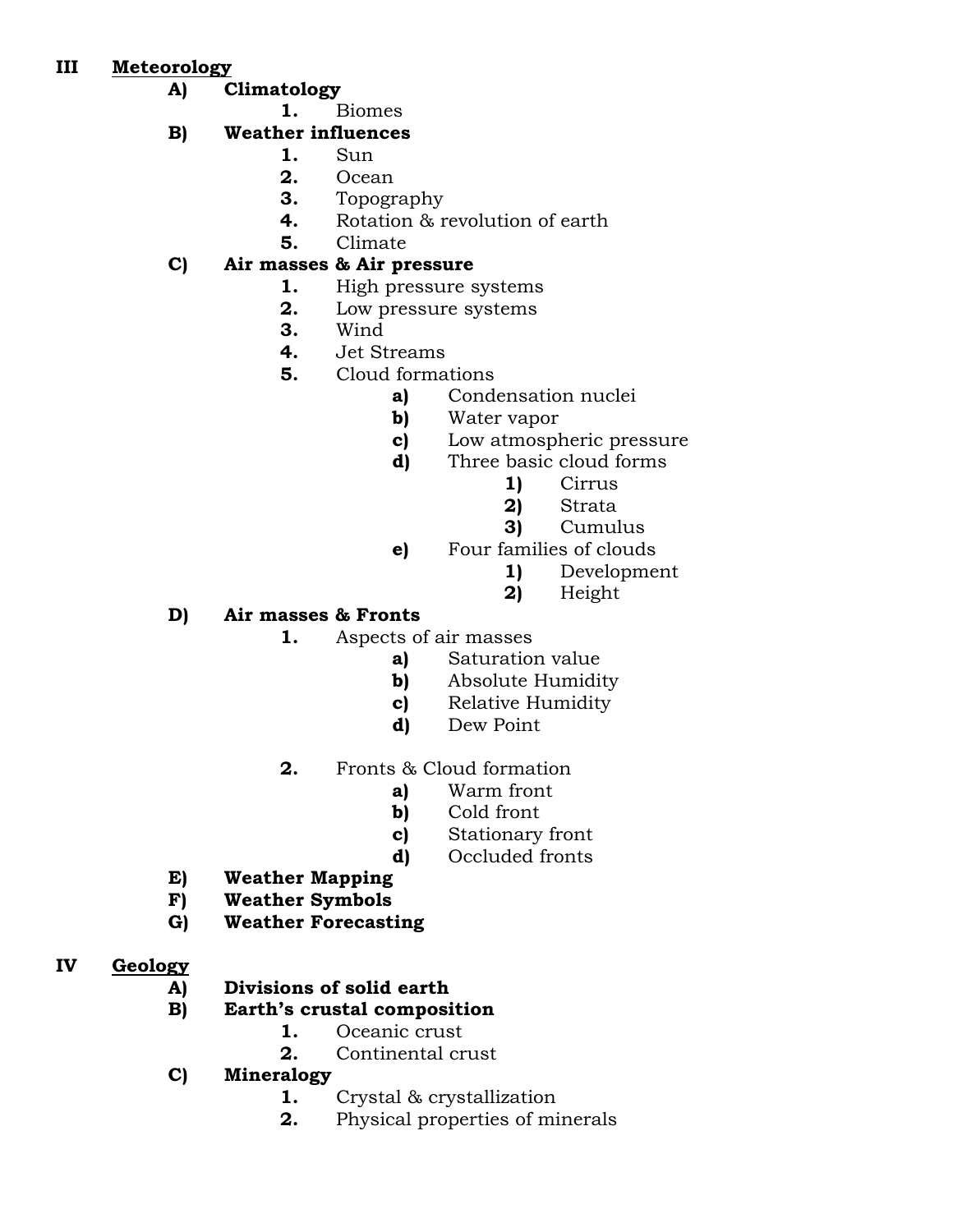- **IV Geology (cont.)**
	- **D) Rock Cycle**
		- **1.** Igneous
		- **2.** Sedimentary
		- **3.** Metamorphic
	- **E) Crystallization of magma**
		- **1.** Bowen's series of reactions
			- **a)** Granitic rocks
			- **b)** Andesitic rocks
			- **c)** Basaltic rocks
			- **d)** Pyroclastic rocks
		- **2.** Igneous textures
			- **a)** Aphanitic
			- **b)** Phaneritic
			- **c)** Porphyritic
			- **d)** Glassy

# **F) Plate tectonics**

- **1.** Divergent boundaries
	- **a)** Spreading center
- **2.** Convergent boundaries
	- **a)** Subduction zones
- **3.** Transform boundaries

# **G) Igneous activity**

- **1.** Intrusive
- **2.** Extrusive
- **3.** Plutons
- **4.** Volcanism
	- **a)** Types of volcanoes
		- **1)** Shield
		- **2)** Cinder cones
		- **3)** Composite
		- **4)** Calderas
		- **5)** Volcanic pipes & necks
		- **6)** Fumaroles
		- **7)** Fissure eruptions
		- **8)** Intraplate volcanism
	- **b)** Volcanoes & climate

# **H) Seismic activity**

- **1.** Types of seismic waves
	- **a)** Body Waves
		- **1)** P waves
		- **2)** S waves
	- **b)** Surface Waves
		- **1)** Raleigh waves
		- **2)** Love waves
	- **2.** Epicenter
	- **3.** Focus
	- **4.** Earthquake Magnitude & Intensity
		- **a)** Richter scale
		- **b)** Mercalli scale
	- **5.** Tsunami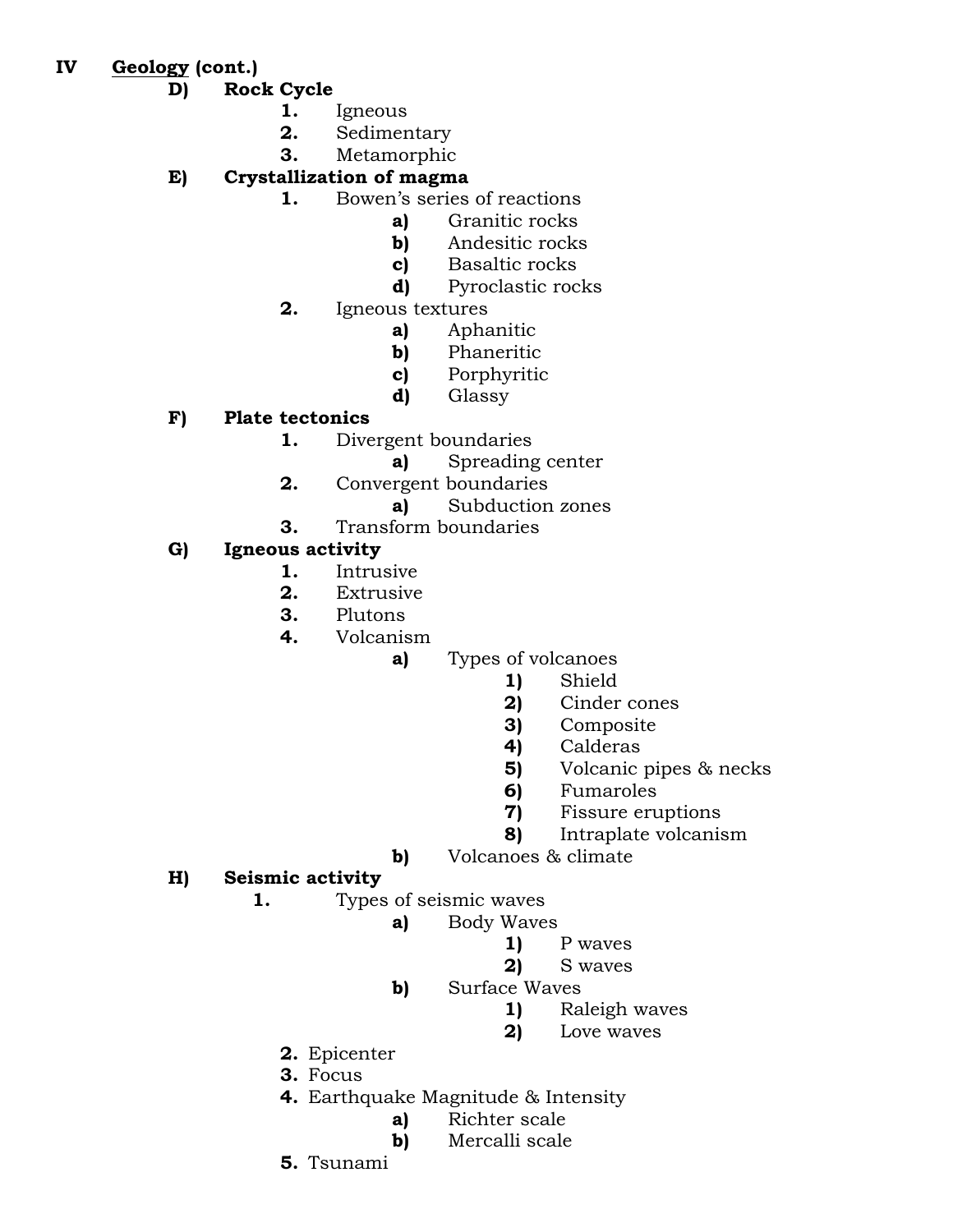### **I) Plate Tectonics & Paleomagentism**

- **1.** Curie point
- **2.** Magnetic reversals
- **J) Geological Time Scale**
	- **1.** Relative dating
	- **2.** Radiometric dating

# **V Mountain Building**

- **A) Orogensis**
- **B) Isostacy & Isostatic adjustment**

## **C) Mountain Systems**

- **1.** Folded Mountains
- **2.** Fault-Block Mountains
- **3.** Upwarped Mountains
- **4.** Volcanic Mountains

## **D) Rock Deformation**

- **1.** Elastic deformation
- **2.** Plastic deformation
- **E) Folds**
	- **1.** Anticlines
	- **2.** Synclines
	- **3.** Domes
	- **4.** Basins

## **F) Joints & Faults**

- **1.** Reverse fault
- **2.** Normal fault
- **3.** Lateral fault
- **4.** Thrust fault
- **5.** Transform fault
- **6.** Grabens
- **7.** Horsts

#### **VI Oceanography**

## **A) Oceanic Zonation**

- **1.** Vertical zonation
	- **a)** Photic zone
	- **b)** Bathyl zone
	- **c)** Abssal zone
	- **d)** Hadal zone
	- **2.** Horizontal zonation
		- **a)** Littoral zone
		- **b)** Neretic zone
		- **c)** Pelagic zone

## **B) Ocean floor**

- **1.** Seamounts
- **2.** Guyots
- **3.** Atolls
- **4.** Reefs
- **5.** Rises & Rifts
- **6.** Canyons
- **7.** Continental shelf
- **8.** Hydrothermal vent systems